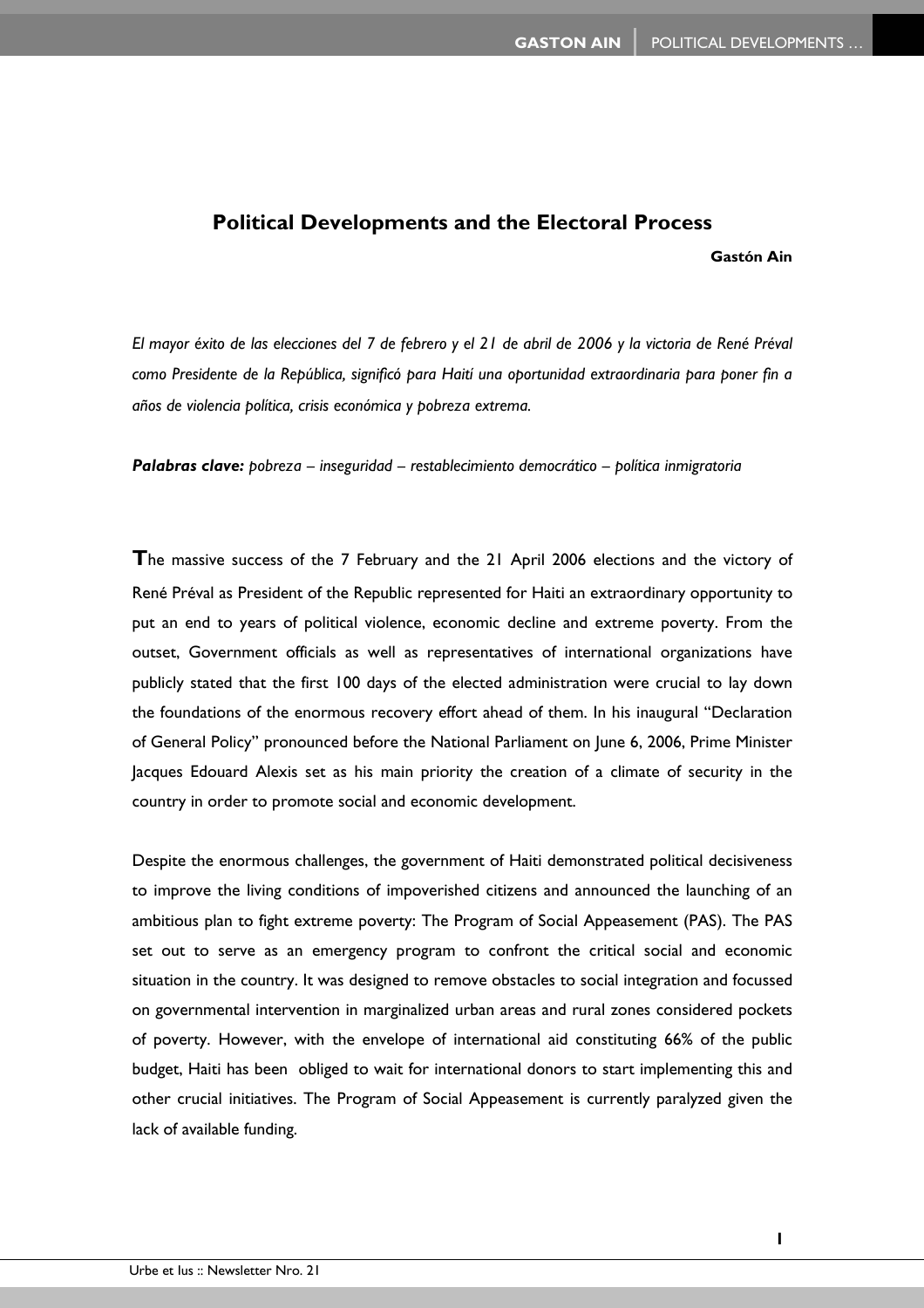This extreme dependency has become critical in the electoral domain as well. Eleven elections, including run-offs, are scheduled to be held from 2007 to 2011 with an estimated cost of some US \$183 million. Haitian authorities find themselves today in an uncomfortable position of having to depend on international aid to sustain the democratic process as it is stipulated in both the Constitution and in current electoral law.

Since its formation, the Government has had to face protest organized by Lavalas popular organizations who demanded the return of former President Jean Bertrand Aristide, the cancellation of arrest warrants emitted by the Interim Administration against Lavalas militants and the liberation of "political prisoners". On February 7, 2007 demonstrations were held in several cities across the country on the occasion of the 16th anniversary of former President Aristide's first investiture. The different marches organized in Port-au-Prince, Mirâgoane, Cap Haitian and Les Cayes were characterized by hostile chants against the presence of the UN mission in Haiti as well as, in some cases, President Préval himself.

Gradually, some sectors of LAVALAS that had supported Preval for the presidential run last February 2006 have started to express their disappointment with the current administration and have begun with political party representatives from across the spectrum to build a political opposition. Over recent months there has been considerable discussion among Parliamentarians from all the major parties about the need to replace the Prime Minister. The group has however been unable to build the majority needed to replace the head of Government.

The institutional normalization of Haiti opened the way for the country to be officially readmitted to CARICOM on July 3, 2006 at its 27th Summit in St. Kitts & Nevis. On that occasion, President Préval emphasized that Haiti's full participation in CARICOM was fundamental to achieve economic development and regional stabilization. Seven months later, at the end of the 18<sup>th</sup> Summit of Presidents and Chiefs of Government of CARICOM that took place from 12-14 February 2007 in Kingstown, Saint Vincent, Prime Minister Jacques Edouard Alexis announced the reopening of CARICOM offices in Port- au- Prince.

Although gang leaders declared a truce before, during and for several months after the Presidential elections, a resurgence of killings, kidnappings, carjackings, robberies and intra-gang violence of all sorts was registered in Port-Au–Prince after the second week of June. More than 25 people, among them women and children, were killed on July 7, 2006 in the popular neighborhood of Martissant, in the south of Port-au-Prince, by members of rival armed gangs.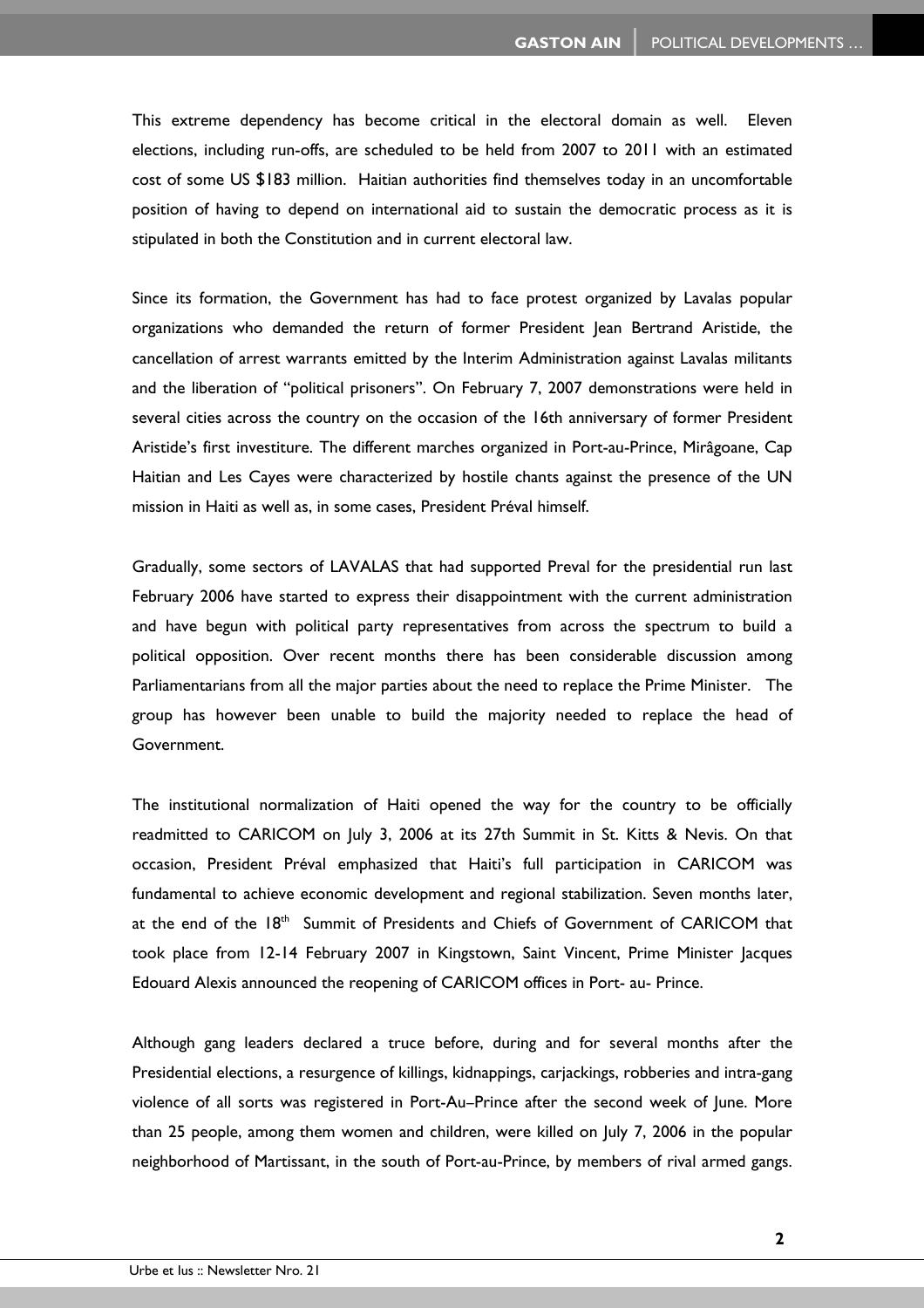Many local residents subsequently fled the area in order to avoid future violence. On July 19, 2006 clashes between armed gangs and the blue helmets of the UN mission occurred leaving several dead and injured. A private security guard working at the **OAS Special Mission electoral facilities** in Port-au- Prince was shot dead on Saturday 5 of August 2006 by unidentified armed men.

Given the continued "insecurity" in the capital region, the Haitian population has at times The sense of insecurity and tiredness present in the population was manifested its discontent and taken matters into their own hands through "popular justice". Residents of Bel-Air, for example, reaffirmed on September 2006 their determination to fight the actions of gangs in their district after having lynched with machetes and stones two bandits who had abducted a 7 year old child.

The urgency to solve the problem of urban insecurity exerted considerable pressure on the government and Parliament representatives alike who decided to accept the allocation of a US \$3. 2 million dollar envelope to study the possibility of creating a new security force over the next year, despite the Haitian Armed Force's long record as a destabilizing factor in the country. The urgent need to equip and provide Haitian National Police with the means to fight criminality as well as a request made by the Haitian Government, contributed to the partial lifting of the embargo on arms imposed by United States of America on Haiti since 1995.

Since December 2006 MINUSTAH has been stepping-up offensives to eradicate armed gangs operating in Port-au-Prince slums, particularly Cite Soleil and Martissant. This situation, together with the graduation of 500 new recruits from the Police Academy who were immediately deployed in the capital, produced a considerable improvement in the security situation. Some of the most wanted gang leaders in the country like Evens Jeune and William Baptiste, nicknamed « Ti-Blanc », were arrested and will be charged with serious offences.

In terms of Governance and despite the high level of dispersion of political forces in the National Assembly, the Parliament responded satisfactory to the call made by Mr. Préval to approve the budget for the 2006-2007 fiscal years. On September 27 and 28, 2006, representatives of both chambers passed the budget.

The financial law adopted by the House of Representatives includes a public budget for the fiscal year 2006-2007 of approximately US \$1.7 billon which, compared with the budget for the 2005-2006 fiscal year, represents an increase of 68.53%.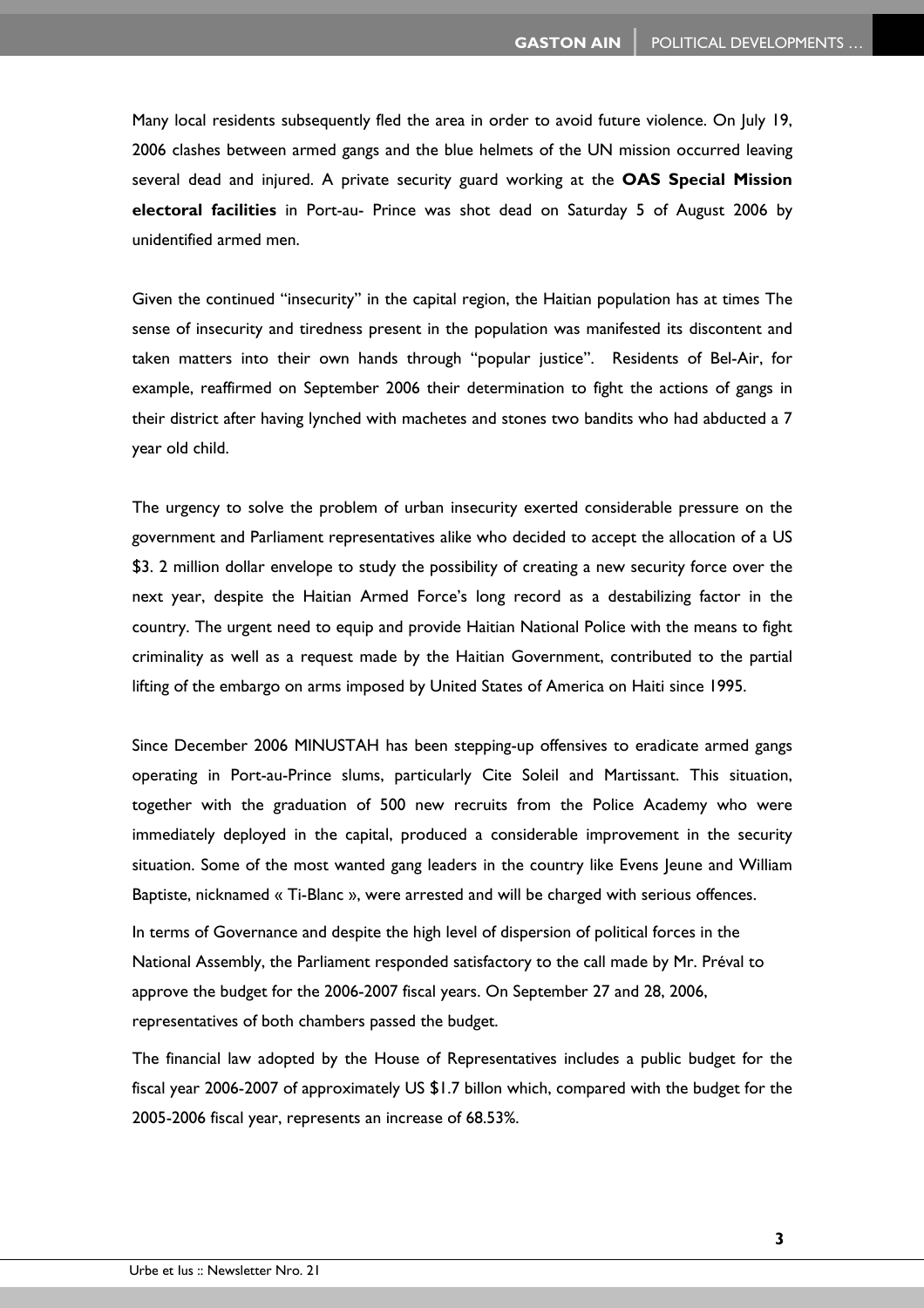During the first week of January 2007, however, a financial scandal with political implications erupted in the Senate. Senator Gabriel Fortuné (UNION, South Department) denounced publicly that at least ten senators had received bribes in exchange for votes in favor of a resolution regarding the SOCABANK affaire. The bank "SOCABANK", presumably responsible for massive fraud perpetrated against shareholders, was taken over by the Haitian Central Bank (HCB) after a presidential decree was issued by Préval last January 24, 2007. 24 hours later, the Senate passed a resolution obliging the Government to abort the "tutelage" operation and called for a negotiated solution between SOCABANK Directorate and the Haitian Central Bank. Weeks of media coverage on the scandal damaged the image of the Parliament among the Haitian public.

Most political analysts, journalists and members of the academia agree on defining the Haitian constitution of 1987 as a source of political instability. Nevertheless, the amendment process prescribed in the constitution is extremely complicated and slow. Aware of this institutional weakness, President Préval decided in June 2006, to ask the well-known historian Claude Moïse to hold consultations on the matter. On March 6, 2007, Prime Minister Alexis confirmed to the press that discussions were being held with political party leaders, journalists, specialists and other civil society actors regarding possible constitutional reform. Dual nationality, the death penalty, electoral law and the Armed Forces are among the subjects that may be proposed for review.

In the electoral arena, and although Haitians had been twice to the polls during 2006 and had successfully elected a President and 115 of the 129 members of the Legislative Branch, The Provisional Electoral Council (CEP) with the financial support of the governments of Canada, United States, Brazil and the European Union, organized legislative second runs and local and municipal elections to complete the large decentralized governmental structures foreseen by the Constitution. In a climate of uncertainty due to the deterioration of security conditions in the weeks preceding E day, Local and Municipal Elections took place on December 3, 2006. 29.000 candidates competed for 7.500 public post forming the decentralized structures of local government. The election took place in 820 voting centers comprising 9.230 polling stations. Besides local and municipal authorities, Haitians elected 11 pending deputies and 3 senators to complete the national parliament.

On average, a low-medium level of turnout was registered all over the country. The turnout was higher in rural areas although it did not reach that of the last parliamentarian run in April 2006. (32% of the voting list).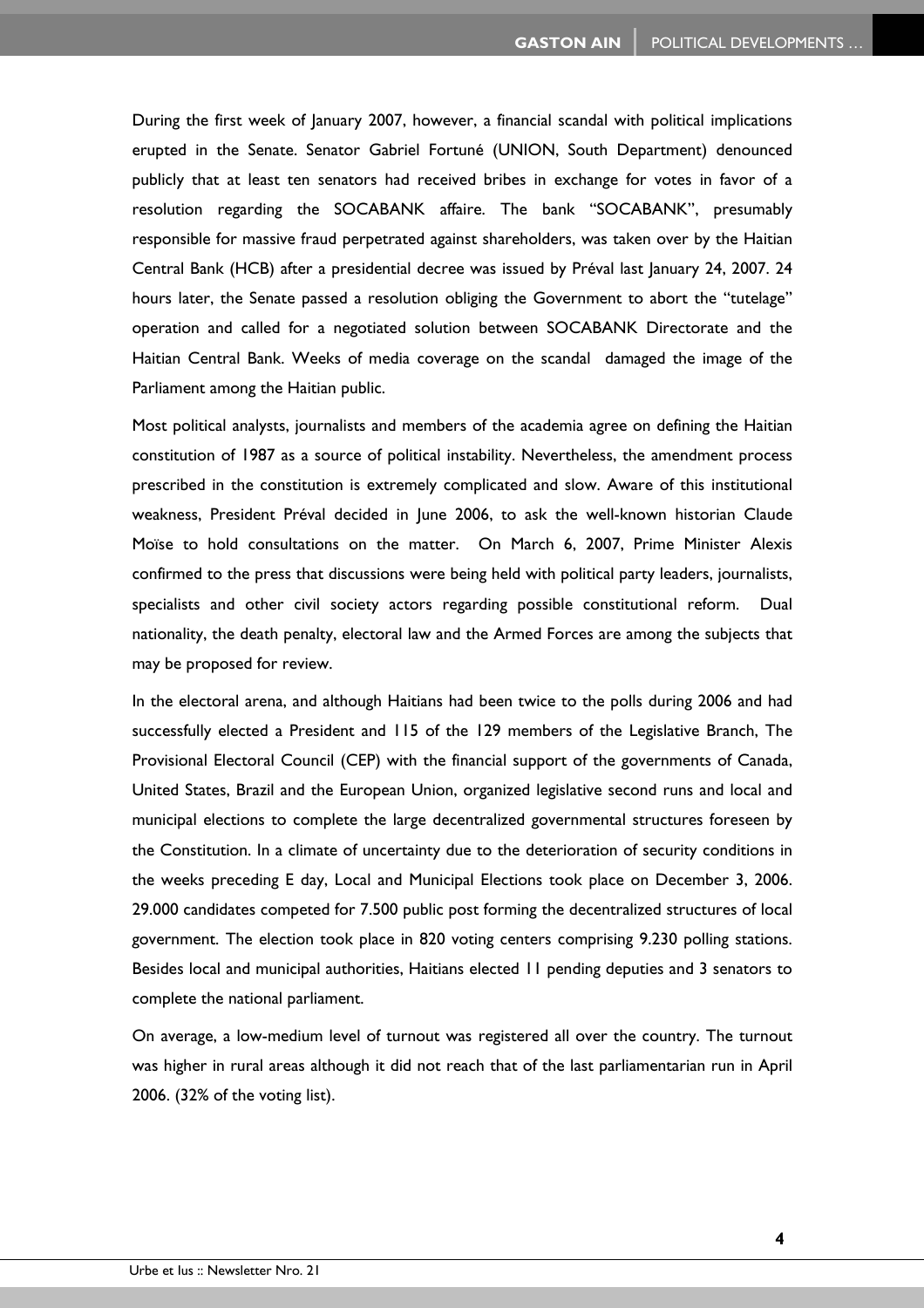In terms of electoral tendencies, the ruling coalition LESPWA had a good showing and ended ahead in all categories. The Social Democrats of FUSION finished second and OPL held the third position.

Four deaths were reported at the end of E day as a consequence of clashes between the national police and violent elements who tried to disrupt the electoral process.

The OAS Special Mission performed observation activities in at least 15 voting centers in Portau-Prince and Cap Haitian.

As during the previous presidential and parliamentary runs, the CEP requested specifically the OAS technical assistance for the printing of the voting list for the 9.230 polling stations as well as the designing of bulletins to be electronically distributed to political parties and local CEP offices. In the same vein, the OAS was in charge of administering and providing the vote tabulation system that had been used in previous elections guaranteeing the integrity of the process as well as maximum transparency.

As part of the supporting tasks lent to the CEP, a member of the OAS SM joined the Emergency Group established by the electoral institution for E day.

As a result of the local electoral process, in March 2007, 72 mayors were sworn-in. Having been defeated in the municipalities of Port-au-Prince, Carrefour, Pétion-Ville, Delmas and Cité Soleil, the ruling coalition Lespwa remains relatively weak in the West department where it will only control Tabarre, an old bastion of former President Aristide.

Re-runs to complete some of the local posts and a pending deputy position will be held on April 29th 2007.

With the decentralized governmental officials elected, a new process to complete the institutions of the republic begins. The locally elected assemblies will start a process to appoint judges and to form a Permanent Electoral Council in charge of organizing, administering and proclaiming the results of future elections.

In the international arena, Prevál points out the necessity and utility of a south-south cooperation framework calling for the ABC group (Argentina, Brazil and Chile ) and other third world countries like Venezuela to stand by and support Haiti in its efforts towards development. In this vein, President Hugo Chavez of Venezuela paid a visit to his homologue Rene Préval last March 2007 and signed with both President Préval and Cuban vice President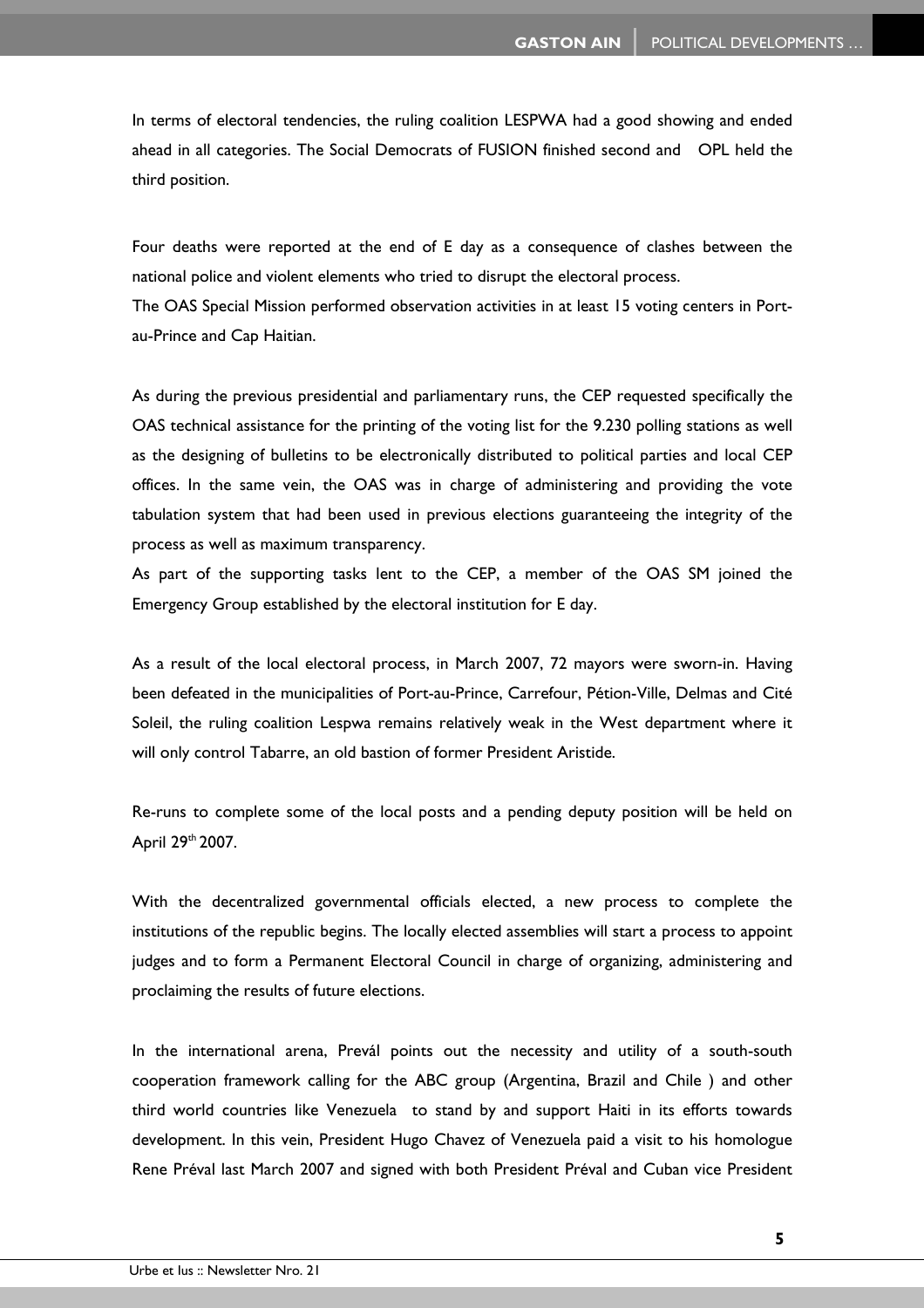Juan Laso Hernandez a cooperation agreement on energy and oil. Beside the trilateral accord, Chavez signed three bilateral agreements with Préval totaling US\$ 88 million and inaugurated a US \$20 million fund to provide humanitarian aid to Haiti and develop joint cooperation projects.

Despite leftist rhetoric, the United States remains not only the most important bilateral donor, having promised to disburse US \$492 million for the 2006-2009 period, but also the main commercial partner of Haiti.

Prime Minister Alexis met with US Secretary of State Rice during a 4 day trip to the United States in early April 2007. Among the topics on the agenda were the Haitian immigration policy and the operational aspects of the HOPE initiative. The Prime Minister announced at the end of the encounter that an additional US \$200 million aid package had been promised by the American administration. Secretary of State Rice stressed that Haiti had made immense progress in one year's time.

 With an envelope of international aid constituting 66% of the public budget, Haiti is obliged to perform complicated diplomatic pirouettes in order to keep receiving as much foreign aid as possible.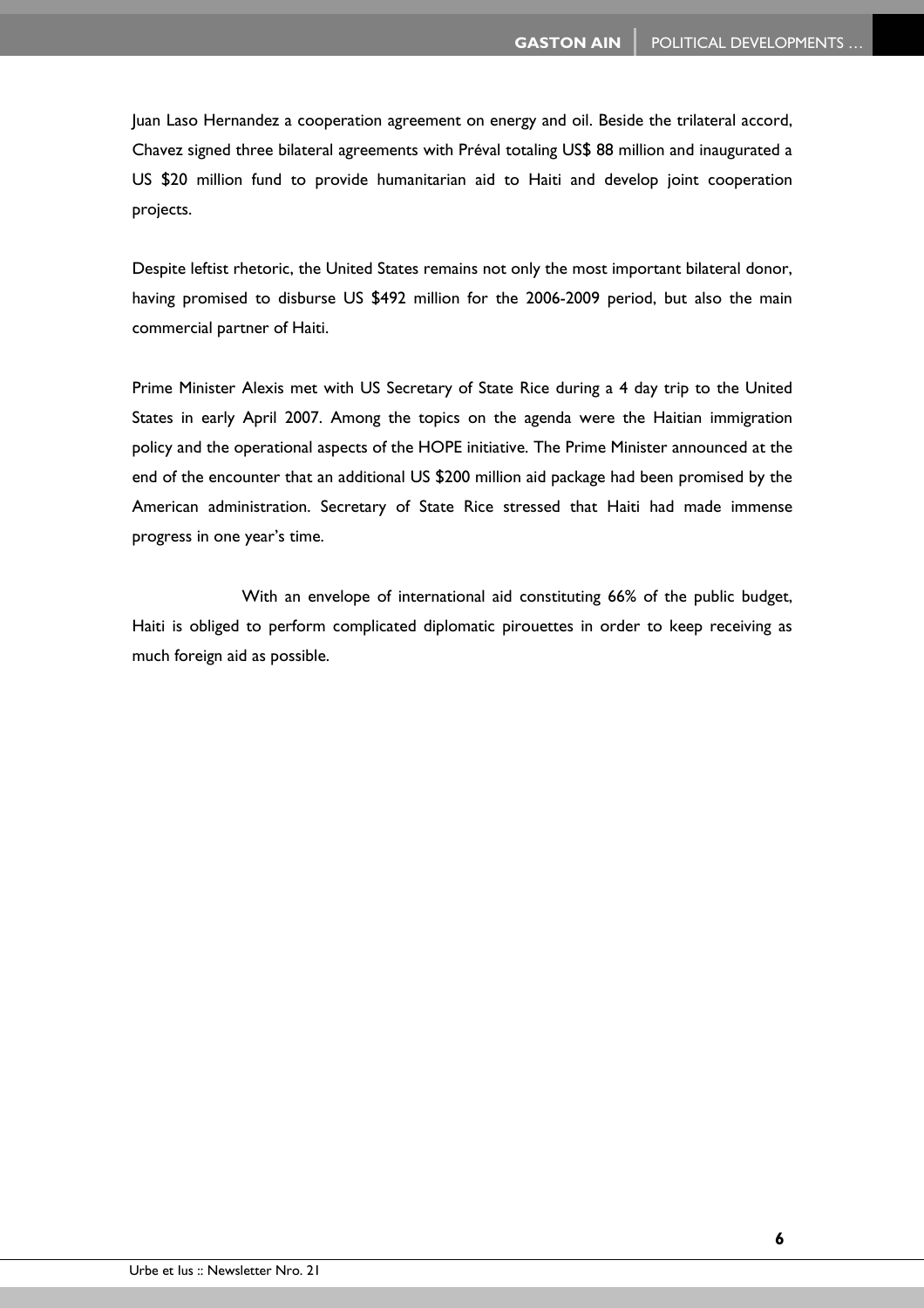## *International Community*

The international community has shown a strong commitment to Haiti, attending a ministerial conference in Brasilia on May 23, 2006 and a pledging donor's conference in Port-au-Prince on July 25, 2006 as a result of which US \$750 million were promised to help develop the country during the 2006-2007's period. The OAS was represented in this important event by the Assistant Secretary General Albert Ramdin.

Furthermore, UN Secretary General Koffi Annan visited Port Au Prince on August 3, 2006 to support the peacekeeping mission in Haiti which had been undergoing strong criticism over several months.

From November 20 to November 21, 2006 OAS Assistant Secretary General Albert Ramdin paid a second visit to Haiti in order to reaffirm the commitment of the organization to the country and to analyze with Haitians authorities the projects and programs in which the OAS would have a leading role. During his visit, the ASG had fruitful meetings with President Préval and the Prime Minister Alexis.

Several regional and global partners have expressed throughout 2006 their political and financial commitment to help Haiti to regain ground on its path to nation building. Among them, The European Commission which recently decided to adopt Haiti as a "pilot country partner". Through this new initiative the EU will put in place a new strategy of common programming by which Haiti will have to deal with all EU donors in a unified and centralized manner. The EU has pledged a 223 million euros aid for Haiti for the period 2007-2012.

On June 20, 2006 The World Bank announced that the institution would give Haiti a 2 million dollar grant, and a week later, the Government of Belgium made a similar announcement giving two million euros for salaries of public servants.

On August 4, 2006 the "2 for 7" summit was held which groups Vice Ministers of Foreign Affairs and Defense portfolios of Argentina, Brazil, Chile, Peru, Uruguay, Ecuador and Guatemala in the Argentine capital, Buenos Aires with the presence of OAS Secretary General Jose Miguel Insulza. Discussions were held on the political and institutional situation of Haiti, the cooperation framework with Haitian Government and the renewal of the MINUSTAH's mandate.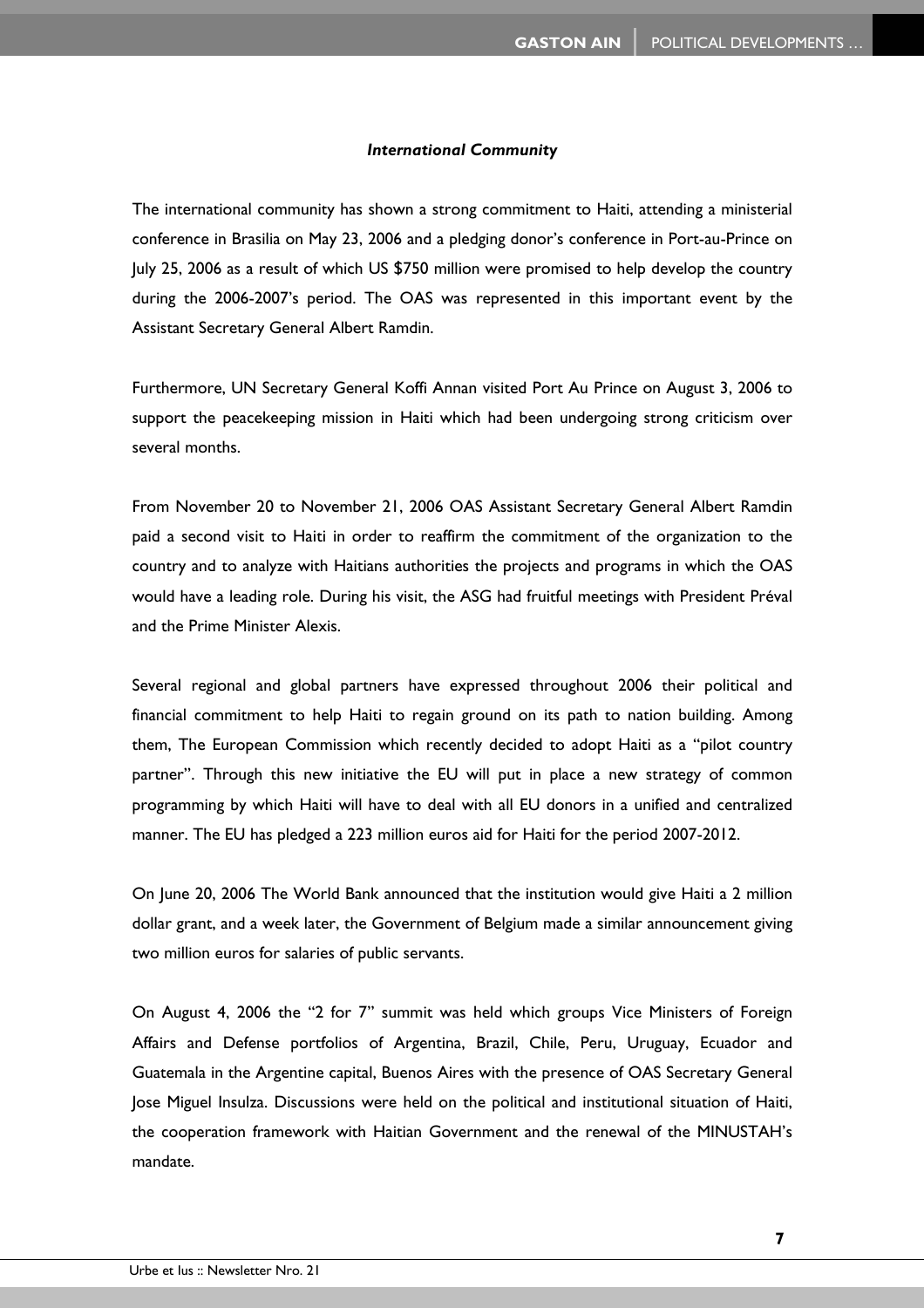During the same month, the Haitian National Assembly ratified the Pétrocaribe agreement signed on inauguration day, May 14, 2006 between President Préval and Vice President of Venezuela Jose Vicente Rangel, and, later on, the European Union made effective a deposit of 10 million euros for budgetary support to the Haitian government following the commitments assumed by the institution during the International Conference on Haiti held in Brussels on April 20, 2005.

On September 15, the United States Ambassador in Haiti announced the granting of a US \$492 million dollar donation to Haiti to help the country in the development of social programs, the creation of services and the fight against HIV-AIDS.

On November 22, 2006 the Executive Board of the International Monetary Fund (IMF) approved a three-year arrangement for Haiti under the Poverty Reduction and Growth Facility Program (PRGF) for a total amount equivalent to US\$ 109.5 million. The initiative will aim at supporting the government's economic program. Throughout the same week, the Governor's committee of the Inter-American Developing Bank (BID) announced that their members had reached an agreement on a framework to reduce the debt of five countries of South and Central America, among them Haiti. Even though the amounts are not clear yet, Haiti could benefit from a important reduction of around US\$ 300 million out of a US\$ 860 million owed until now to the financial institution.

In February 2007, Haiti was included among the fifteen countries to benefit from a US\$ 85 million allocation from the UN Central Fund for Urgent Interventions. Since this fund came into operations in May 2006, US\$ 162 million have been distributed among underdeveloped countries. An envelope of US\$ 2 million will be reserved for Haiti.

On March 4<sup>th</sup>, 2007 the state–run development bank of Venezuela announced the creation of a US\$ 20 million fund to provide humanitarian aid to Haiti and develop joint cooperation projects. The Foreign Minister of Venezuela stressed that Haitian authorities would use the fund for basic necessities including health care, education, housing and sanitation.

Finally and as a consequence of the Madrid Conference and the setting up of a bilateral aid commission between the Haitian and Spanish Governments, Haiti will benefit from a ten million Euro grant for budgetary support and another 60 million Euros for Haiti will be disbursed by the EU during the next three years.